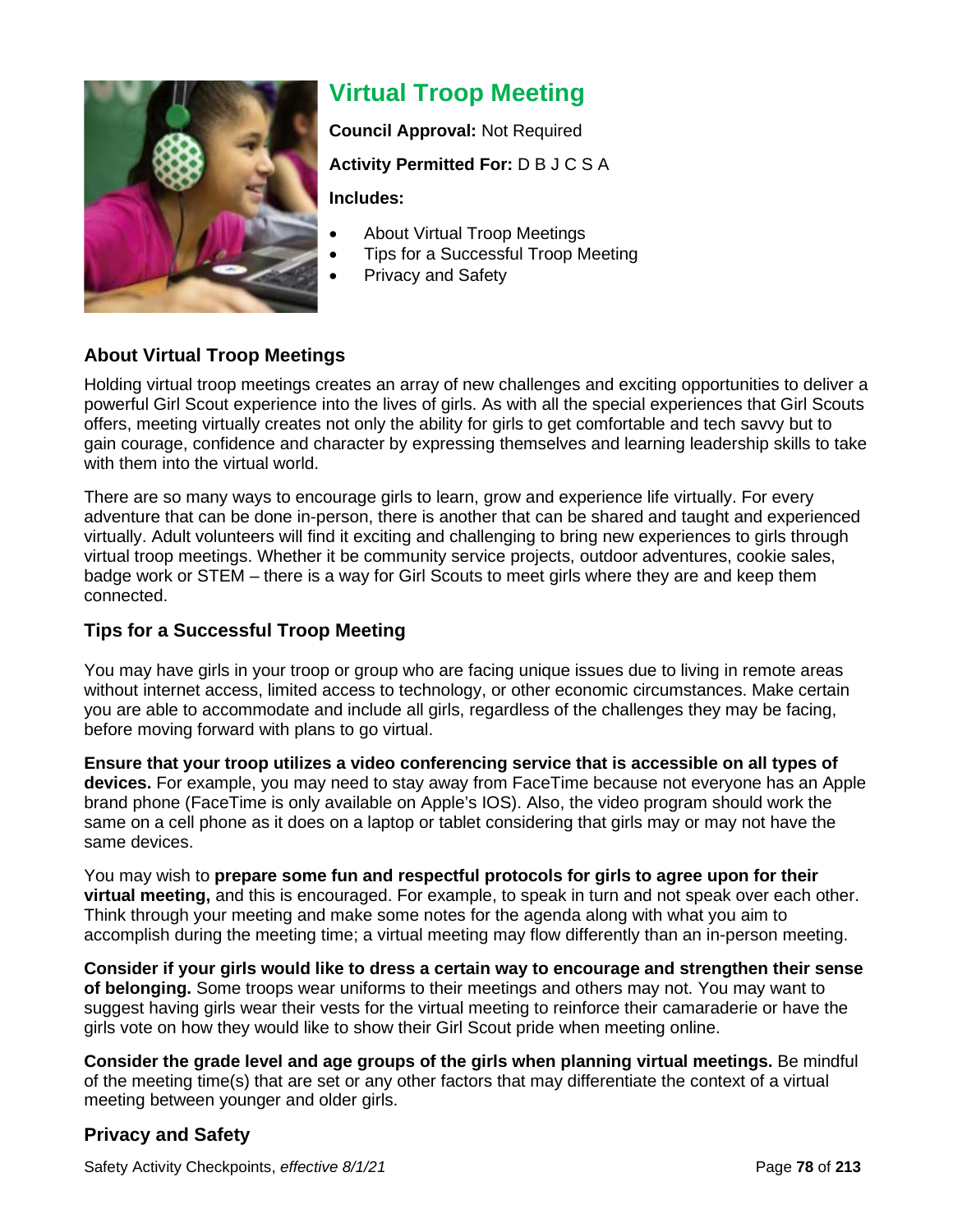As with all aspects of technology, it is important to keep in mind that virtual troop meetings can be the target of unwanted intruders. This can mean either directly by interrupting or lurking in a live virtual meeting or, more covertly, using data behind the scenes in a manner that has not been authorized or made transparent. Do all that is possible to learn about the platforms being used to host virtual troop meetings and aim to choose platforms that are publicly recognized, reported about by others as favorable or transparent about the issues they may have experienced and the steps a company may be taking to protect users. Become knowledgeable about the terms of use and do not choose a company that you are unsure about, for any reason, without consulting your council for advice.

It is imperative to personally protect both adult volunteers and girls while holding virtual meetings and communications online. This can mean keeping personal background space invisible or obscured, keeping photos and images of girls secured from public viewing, keeping meeting lines set to private and making sure to protect personal email addresses or passwords and other situations that could compromise girl privacy or safety. Operate in a manner and with the knowledge that anything recorded or photographed or "saved" to a particular site may be misused in the future and stay away from that sort of situation by making educated choices. There is more on specific safety steps to follow below under Safety Activity Checkpoints.

#### **Learn More**

There are many choices when it comes to free video conferencing services and countless skills one can learn online ranging from protecting your troop meeting to creating fun ways to interact with girls. Explore blogs and news articles to stay current and to enable you to make the best and safest selections for your virtual troop meetings. If you are unsure about something, always consult your council. Some examples are below:

Protect Your Zoom Meeting from Hackers 10 Best Video Conferencing Tools to Choose From Tips for Chatting with Young Children Online

## **Include Girls with Disabilities**

Hosting or leading virtual meetings provides a unique opportunity to increase inclusion in new ways. Communicate with girls with disabilities and their caregivers on how to best manage their participation in virtual meetings. Once underway, virtual meetings can provide a new way for all girls to have a voice and input in the meeting, potentially drawing in those girls who are shy or hesitant or less apt to either attend in person or speak up in a face-to-face meeting. Some girls may enjoy the chat feature, for example, where they can become more comfortable expressing themselves.

#### **Equity**

In addition to physical and social-emotional disabilities consider the history, culture, and past experiences of the girls in your troop that could affect a girl's ability to equally participate in an activity. Work with girls and families to understand how an activity is perceived. Ensure that all girls and their families feel comfortable that they have access to whatever is needed to fully participate such as the proper equipment, prior experiences and skills needed to enjoy the activity.

## **Safety Activity Checkpoints**

Have girls to take the Internet Safety Pledge to teach, encourage and support web safety and respectful "net-iquette" while on line. Review the Computer and Internet Use Safety Activity Checkpoint Computer and Internet Use with girls.